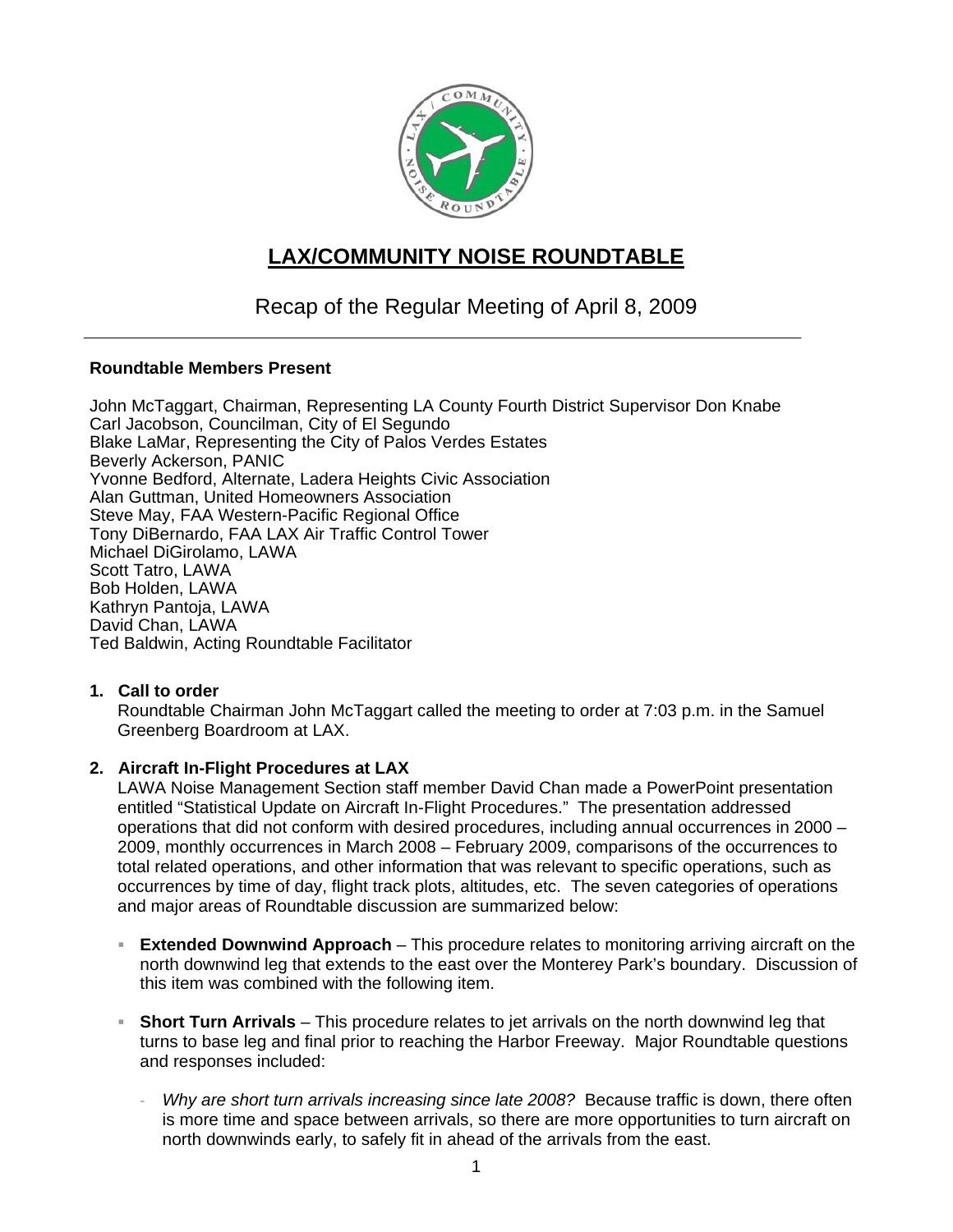- *Do the short turns affect more or fewer people?* The short turns fly over different areas than normal turns and extended downwinds, so they affect different areas. The population densities are approximately the same in both areas. Because the short turns fly a shorter route, they probably affect fewer people than normal arrivals and extended downwinds.
- *Are more aircraft making north downwinds to the south runways?* Probably yes, because traffic is down overall and more arrivals to south terminal gates are able to use the north downwind to land on the southern runways. This is environmentally positive, because it shortens taxiing distances from the runway to the gates.
- **Go-Arounds**  This procedure relates to pilot aborting the landing operation because of traffic on the runway or that the aircraft was at a high altitude. The pilot would then fly the aircraft back around to reattempt the landing. In some instances, these operations do not maintain runway headings which cause overflights over the communities. Major Roundtable questions and responses included:
	- Why do go-arounds occur? Usually because a prior arrival has not cleared the runway in time. LAWA and the FAA have worked hard and effectively to essentially eliminate goarounds related to ground vehicles on the runways.
	- *Are go-arounds planned or performed at FAA air traffic controller request?* Go-around operations are unplanned and may be initiated either by the pilots or the controllers depending on the situations.
	- *How do the pilots know where to go*? The Tower gives them instructions. There are welldefined missed approach procedures.
	- *Do go-arounds follow the same procedures as regular departures?* No, the preference for no turns prior to the shoreline does not hold for go-arounds; the Tower may tell a pilot to turn early to maintain safe separation from normal departures. Noise abatement procedures are always secondary to safety.
- **Non-Conforming East Departures, Midnight to 6:30 A.M.** This procedure relates to LAX departures to the east when westerly departures are preferred; the east departures usually occur because pilots of heavy aircraft determine that a west departure would have a tail wind that was too high for safe operation. Major Roundtable questions and responses included:
	- *Do airlines ever consider reducing weight to permit them to depart to the west?* Airlines are focused on carrying as much cargo and as many passengers as possible. Restricting aircraft weights to permit west departures is a subject for the LAX Part 161 study.
- **Early turns** This procedure relates to westerly departures that turn to the north or south prior to reaching the shoreline. Major Roundtable questions and responses included:
	- *Why have the numbers of early turns declined rapidly over the past few years?* Mr. DiGirolamo stated that the major reason is hard work by Noise Management staff working with the Tower and chief pilots to educate pilots. Recently, lower traffic levels have reduced the frequency of traffic conflicts that occasionally require the Tower to instruct pilots to turn early to avoid aircraft offshore.
	- *Why are there more early turns to the south than to the north?* The south runways are set further back than the north runways, so aircraft have more space to turn before the shore.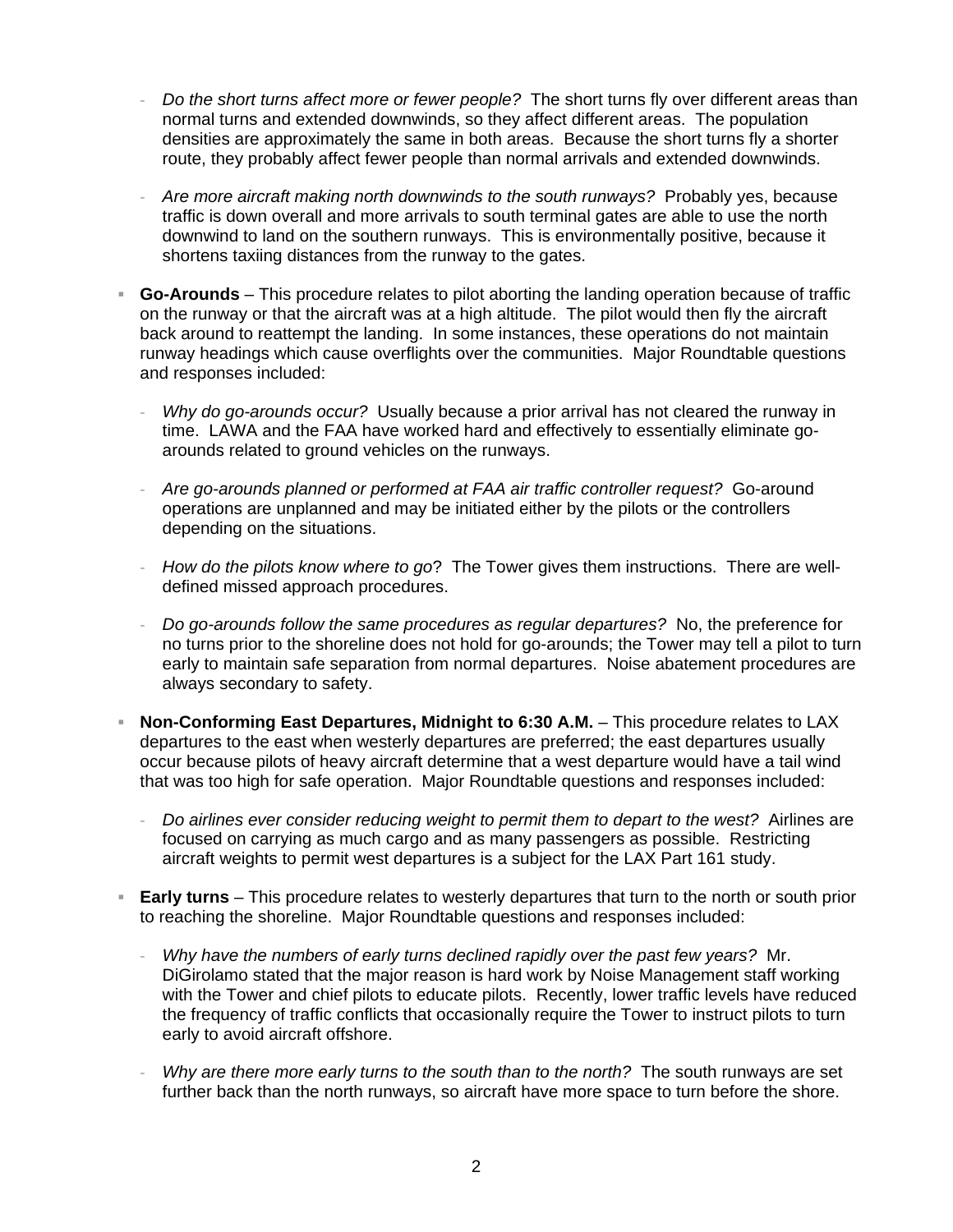- *What effect do RNAV procedures have on early turns?* As more aircraft are RNAV equipped, wind-drift related early turns will be reduced.
- **Missed LAX Loop Departures** This procedure relates to westerly departures that are instructed to turn back to the east to overfly the LAX VOR at or above 10,000 ft. MSL (i.e., directly over the airport) but that overfly communities south of the airport. Major Roundtable questions and responses included:
	- *Can we see flight paths and altitudes of non-conforming operations?* Yes.
	- *Why does non-conformance go down in the summer?* This is probably because aircraft climb faster in colder months, so some aircraft pass through the airspace controlled by the Southern California TRACON and into the airspace controlled by Los Angeles Center sooner. The Center airspace has larger aircraft separation requirements, so the Center controllers may instruct pilots to follow non-conforming headings to maintain safe separation from other aircraft. This situation occurs less frequently in warm months when aircraft climb slower.
- **Palos Verdes Peninsula Turboprop Overflights** This procedure relates to westerly turboprop departures that turn south and overfly the peninsula, rather than staying offshore. Major Roundtable questions and responses included:
	- *Why have residents observed more overflights northbound over the peninsula recently?* These are departures out of San Diego or Orange County that are at high altitudes when overflying the peninsula.

#### **3. Overview of Part 36 Aircraft Noise Certification Stages**

Acting Roundtable Facilitator Ted Baldwin made a PowerPoint presentation on FAA aircraft noise certification under Federal Aviation Regulation (FAR) Part 36. He summarized the manner in which the standards vary according to aircraft "design" criteria. He provided a timeline on the evolution of Part 36 to explain the ambiguous meaning of various "stage classifications" (e.g., "Stage 1," "Stage 2,", "Stage 3," and "Stage 4") and to demonstrate why care must be taking in considering and using the various Stage references, when applied to different aircraft types. The Roundtable showed a high level of understanding of these matters and did very well on an impromptu "quiz" on the topic.

#### **4. Status Report on the Noise Monitoring System**

LAWA Noise Management Section staff member Kathryn Pantoja provided an update on the status of the monitoring system ("ANOMS") installation. She reported the 30-day reliability test is underway at Ontario and will start soon at LAX and Van Nuys. The Ontario test is going very well so far, with only a few minor issues that the Lochard staff have been able to address quickly.

After reliability testing LAWA will make an application to the Caltrans Division of Aeronautics for approval of the system under the "Title 21" airport noise monitoring standards.

Roundtable questions focused on the status of noise monitoring site installations. Ms. Pantoja reported that there are only a small number of sites with open installation issues. Three LAX sites and five Ontario sites are waiting for completion of utility installations. Roundtable members offered to assist in completing LAX installation arrangements. LAWA staff thanked the members for the offer, but noted that appropriate communications and processes were underway.

There are only two sites where installation locations have to be selected: One in the City of South Gate east of LAX and one near Ontario. A site had been selected in South Gate on Metropolitan